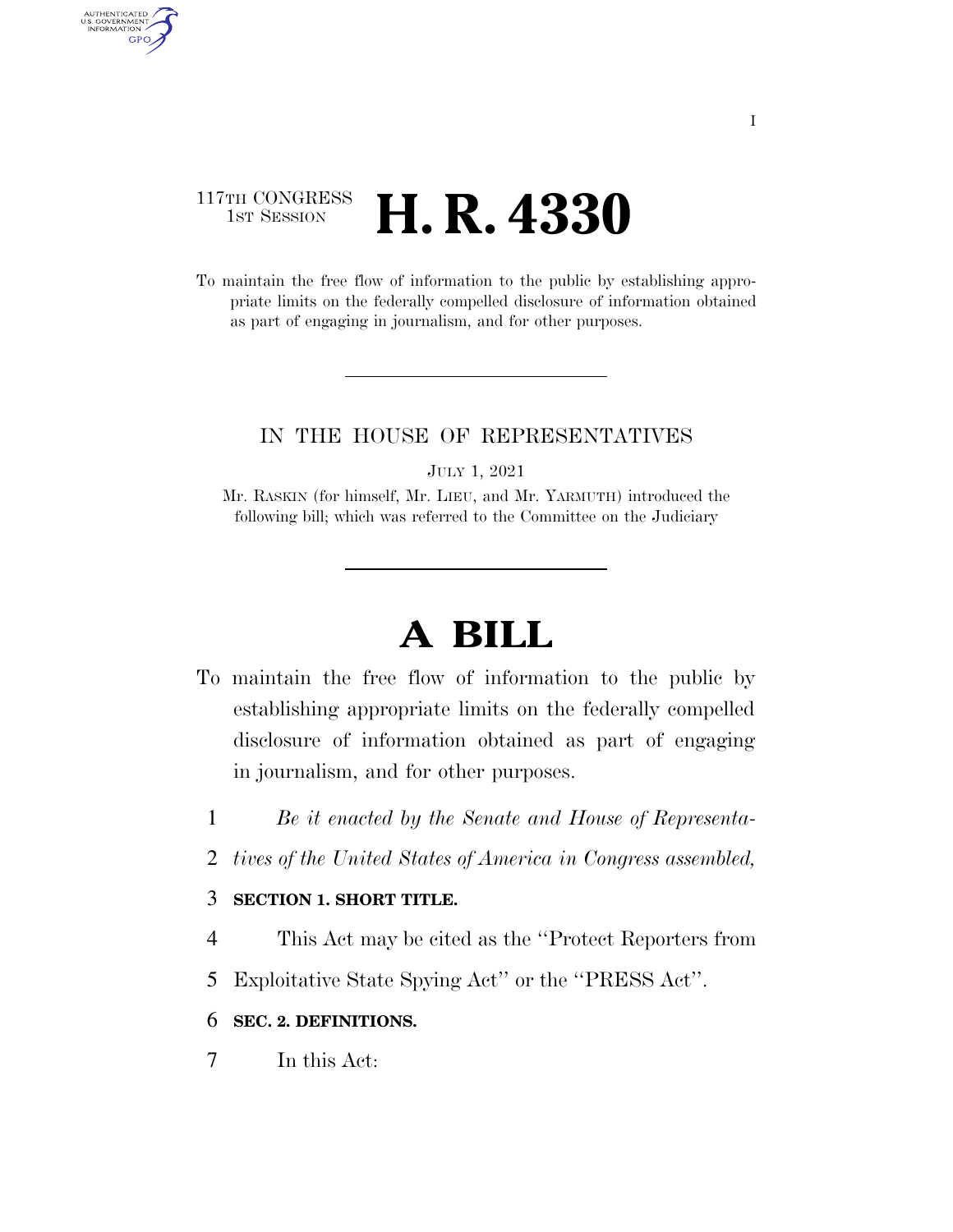| $\mathbf{1}$   | (1) COVERED JOURNALIST.—The term "covered               |
|----------------|---------------------------------------------------------|
| $\overline{2}$ | journalist" means a person who gathers, prepares,       |
| 3              | collects, photographs, records, writes, edits, reports, |
| $\overline{4}$ | or publishes news or information that concerns local,   |
| 5              | national, or international events or other matters of   |
| 6              | public interest for dissemination to the public.        |
| 7              | (2) COVERED SERVICE PROVIDER.—                          |
| 8              | (A) IN GENERAL.—The term "covered                       |
| 9              | service provider" means any person that, by an          |
| 10             | electronic means, stores, processes, or transmits       |
| 11             | information in order to provide a service to cus-       |
| 12             | tomers of the person.                                   |
| 13             | (B) INCLUSIONS.—The term "covered                       |
| 14             | service provider" includes—                             |
| 15             | (i) a telecommunications carrier and a                  |
| 16             | provider of an information service (as such             |
| 17             | terms are defined in section 3 of the Com-              |
| 18             | munications Act of 1934 (47 U.S.C. 153));               |
| 19             | (ii) a provider of an interactive com-                  |
| 20             | puter service and an information content                |
| 21             | provider (as such terms are defined in sec-             |
| 22             | tion 230 of the Communications Act of                   |
| 23             | 1934 (47 U.S.C. 230));                                  |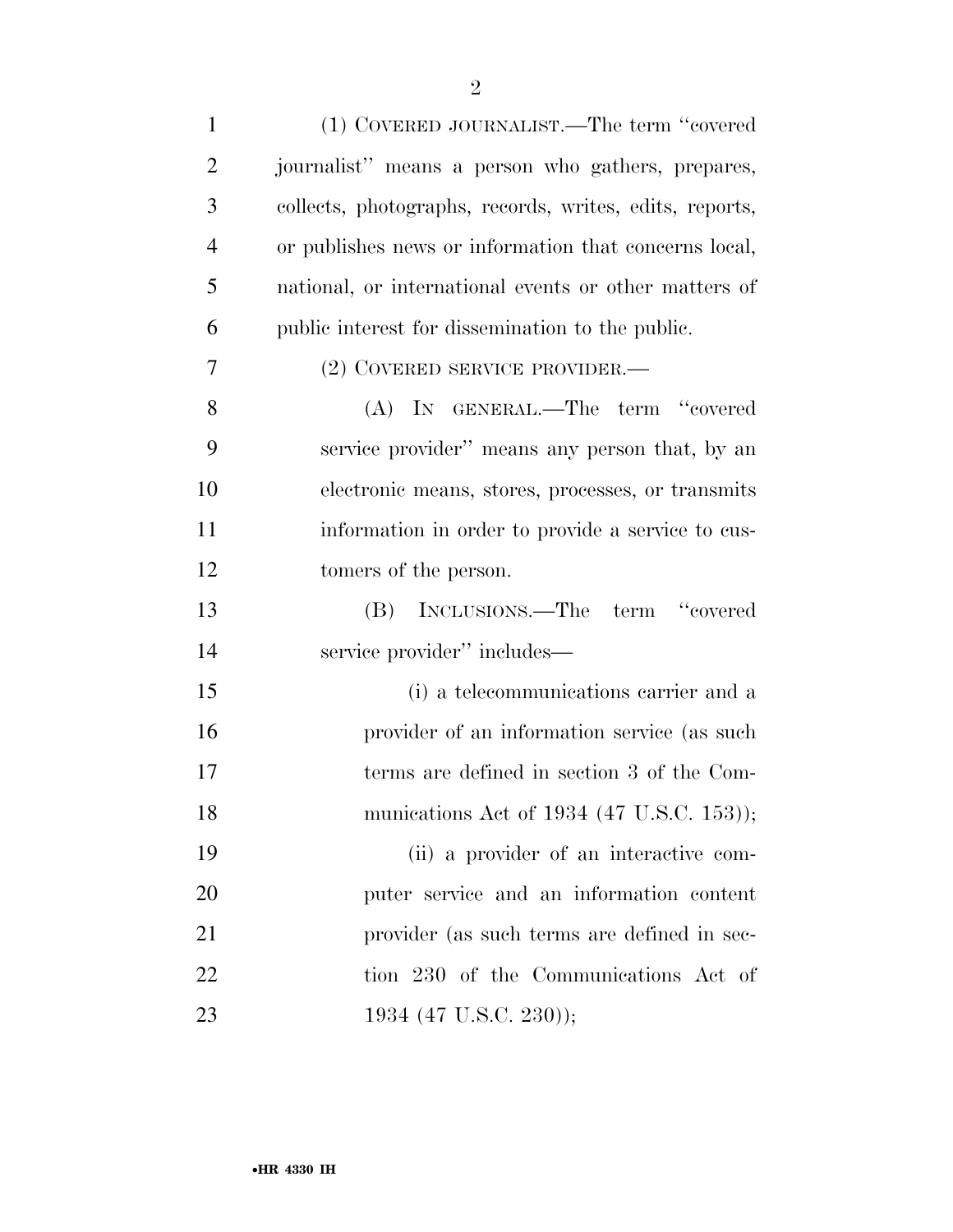| $\mathbf{1}$   | (iii) a provider of remote computing                   |
|----------------|--------------------------------------------------------|
| $\overline{2}$ | service (as defined in section 2711 of title           |
| 3              | 18, United States Code); and                           |
| $\overline{4}$ | (iv) a provider of electronic commu-                   |
| 5              | nication service (as defined in section 2510)          |
| 6              | of title 18, United States Code) to the                |
| 7              | public.                                                |
| 8              | (3) DOCUMENT.—The term "document" means                |
| 9              | writings, recordings, and photographs, as those        |
| 10             | terms are defined by Federal Rule of Evidence 1001     |
| 11             | (28 U.S.C. App.).                                      |
| 12             | (4) FEDERAL ENTITY.—The term "Federal en-              |
| 13             | tity" means an entity or employee of the judicial or   |
| 14             | executive branch or an administrative agency of the    |
| 15             | Federal Government with the power to issue a sub-      |
| 16             | poena or issue other compulsory process.               |
| 17             | (5) JOURNALISM.—The term "journalism"                  |
| 18             | gathering, preparing, collecting,<br>means             |
| 19             | photographing, recording, writing, editing, reporting, |
| 20             | or publishing news or information that concerns        |
| 21             | local, national, or international events or other mat- |
| 22             | ters of public interest for dissemination to the pub-  |
| 23             | lic.                                                   |
| 24             | (6) PERSONAL ACCOUNT OF A COVERED JOUR-                |
| 25             | NALIST.—The term "personal account of a covered        |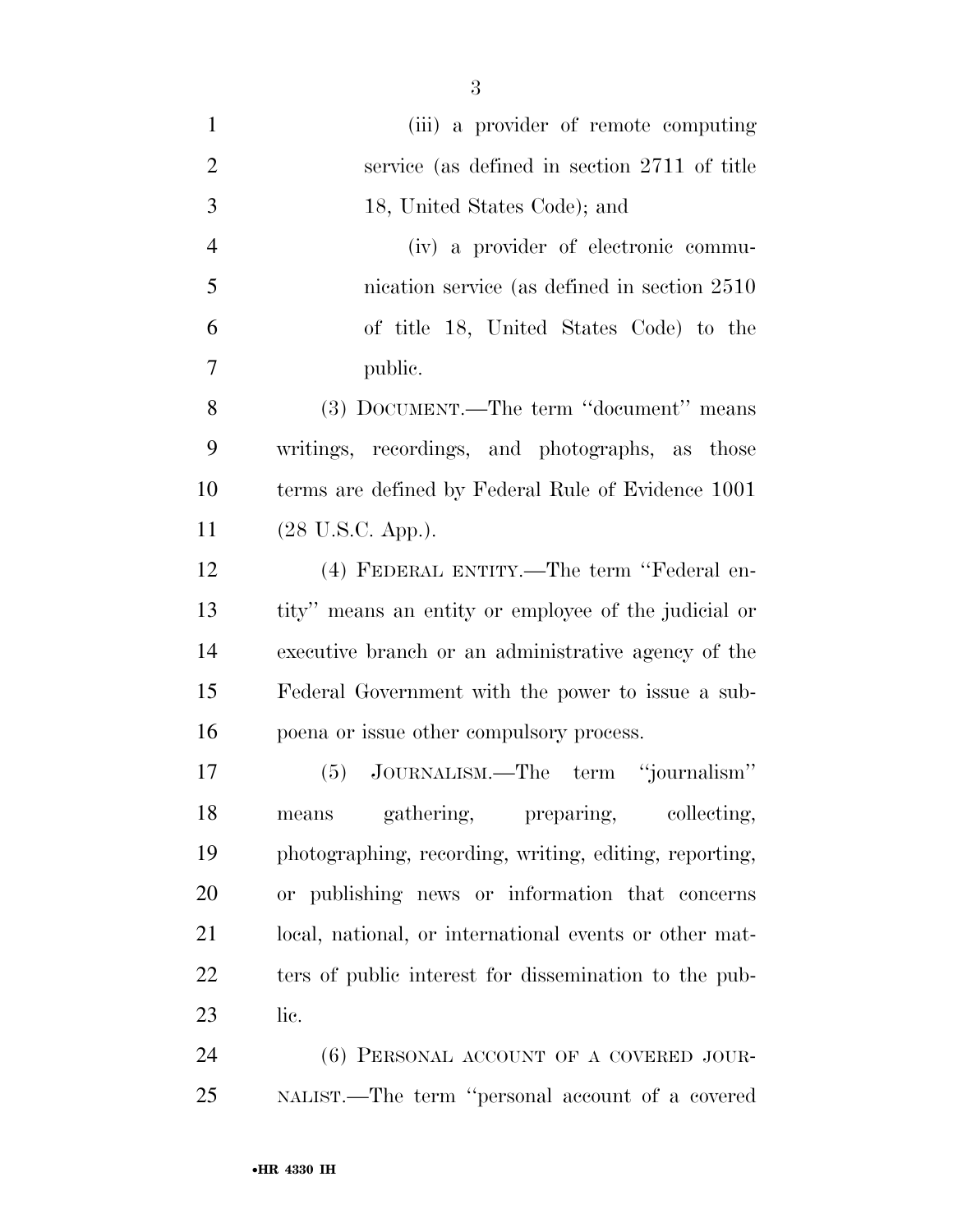journalist'' means an account with a covered service provider used by a covered journalist that is not pro- vided, administered, or operated by the employer of the covered journalist.

 (7) PERSONAL TECHNOLOGY DEVICE OF A COV- ERED JOURNALIST.—The term ''personal technology device of a covered journalist'' means a handheld communications device, laptop computer, desktop computer, or other internet-connected device used by a covered journalist that is not provided or adminis-tered by the employer of the covered journalist.

 (8) PROTECTED INFORMATION.—The term ''protected information'' means any information identifying a source who provided information as part of engaging in journalism, and any records, contents of a communication, documents, or infor- mation that a covered journalist obtained or created as part of engaging in journalism.

**SEC. 3. LIMITS ON COMPELLED DISCLOSURE FROM COV-**

#### **ERED JOURNALISTS.**

 In any matter arising under Federal law, a Federal entity may not compel a covered journalist to disclose pro- tected information, unless a court in the judicial district in which the subpoena or other compulsory process is, or will be, issued determines by a preponderance of the evi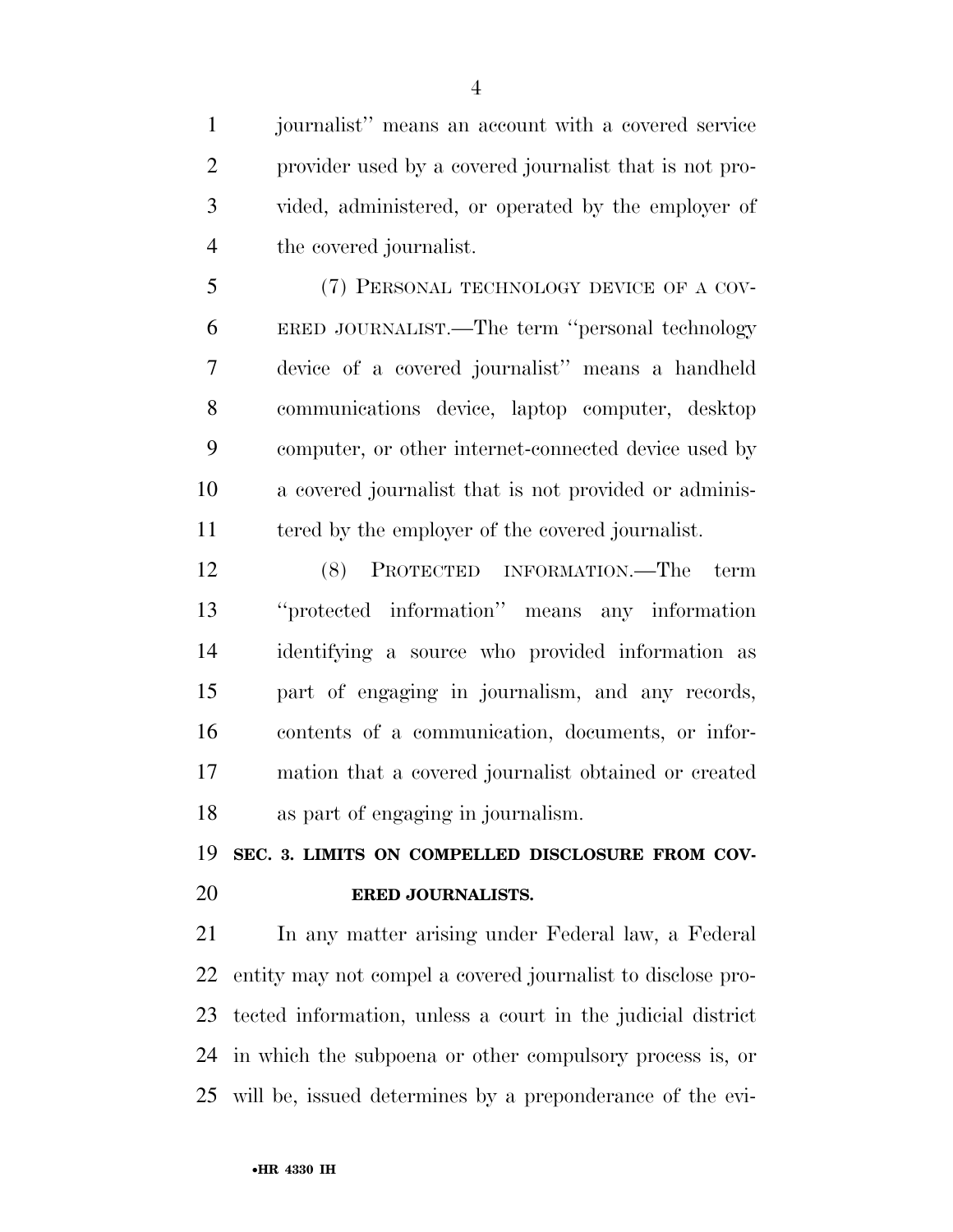dence, after providing notice and an opportunity to be heard to the covered journalist that—

 (1) disclosure of the protected information is necessary to prevent, or to identify any perpetrator of, an act of terrorism against the United States; or (2) disclosure of the protected information is necessary to prevent a threat of imminent violence, significant bodily harm, or death.

## **SEC. 4. LIMITS ON COMPELLED DISCLOSURE FROM COV-ERED SERVICE PROVIDERS.**

 (a) CONDITIONS FOR COMPELLED DISCLOSURE.—In any matter arising under Federal law, a Federal entity may not compel a covered service provider to provide testi- mony or any document consisting of any record, informa- tion, or other communication that relates to a business transaction between the covered service provider and a covered journalist, including testimony or any document relating to a personal account of a covered journalist or a personal technology device of a covered journalist, unless a court in the judicial district in which the subpoena or other compulsory process is, or will be, issued determines by a preponderance of the evidence that there is a reason- able threat of imminent violence unless the testimony or document is provided, and issues an order authorizing the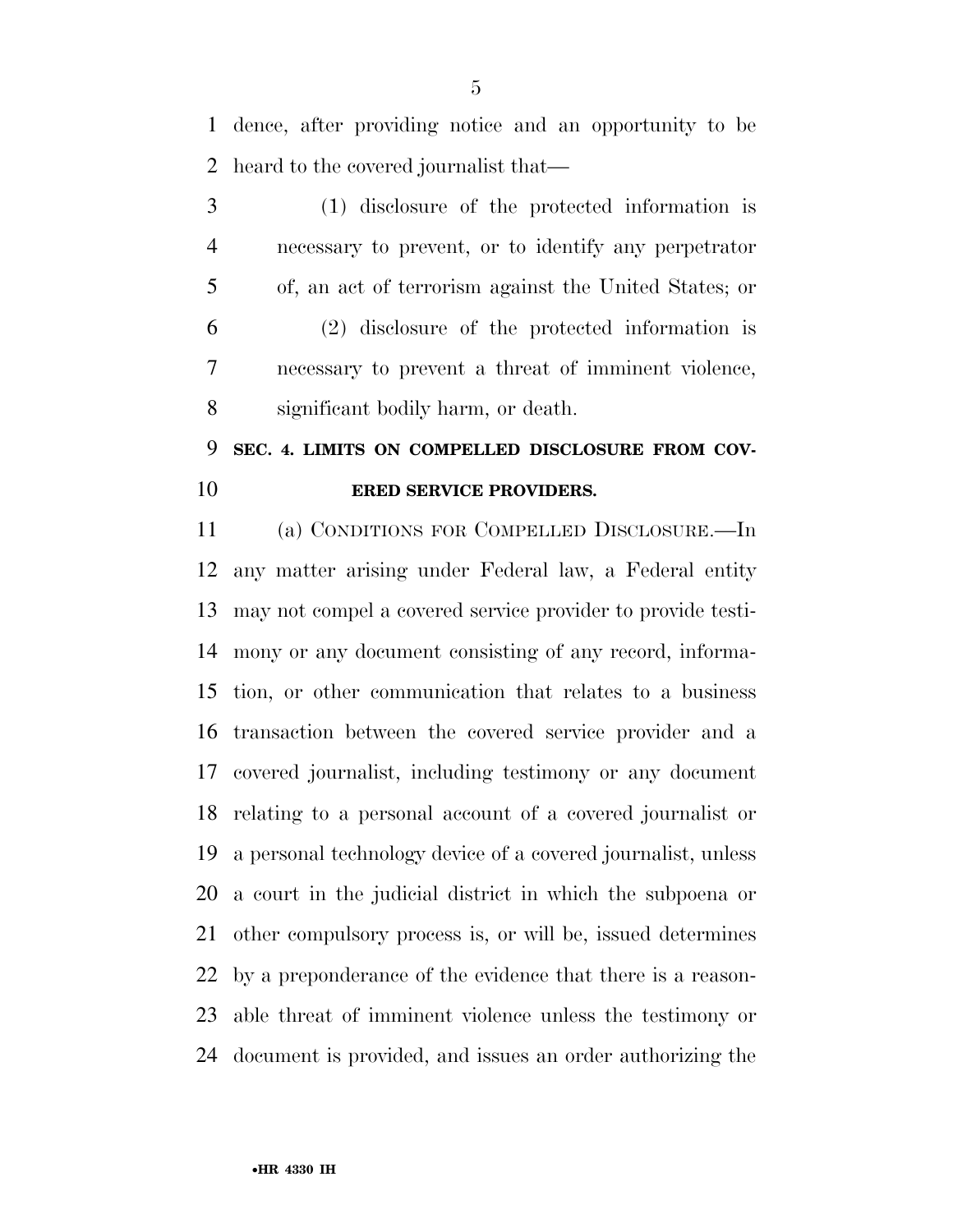Federal entity to compel the disclosure of the testimony or document.

 (b) NOTICE TO COURT.—A Federal entity seeking to compel the provision of testimony or any document de- scribed in subsection (a) shall inform the court that the testimony or document relates to a covered journalist.

 (c) NOTICE TO COVERED JOURNALIST AND OPPOR-TUNITY TO BE HEARD.—

 (1) IN GENERAL.—A court may authorize a Federal entity to compel the provision of testimony or a document under this section only after the Fed- eral entity seeking the testimony or document pro- vides the covered journalist who is a party to the business transaction described in subsection (a)—

 (A) notice of the subpoena or other com- pulsory request for such testimony or document from the covered service provider not later than 18 the time at which such subpoena or request is issued to the covered service provider; and

 (B) an opportunity to be heard before the court before the time at which the provision of 22 the testimony or document is compelled.

23 (2) EXCEPTION TO NOTICE REQUIREMENT.

 (A) IN GENERAL.—Notice and an oppor-tunity to be heard under paragraph (1) may be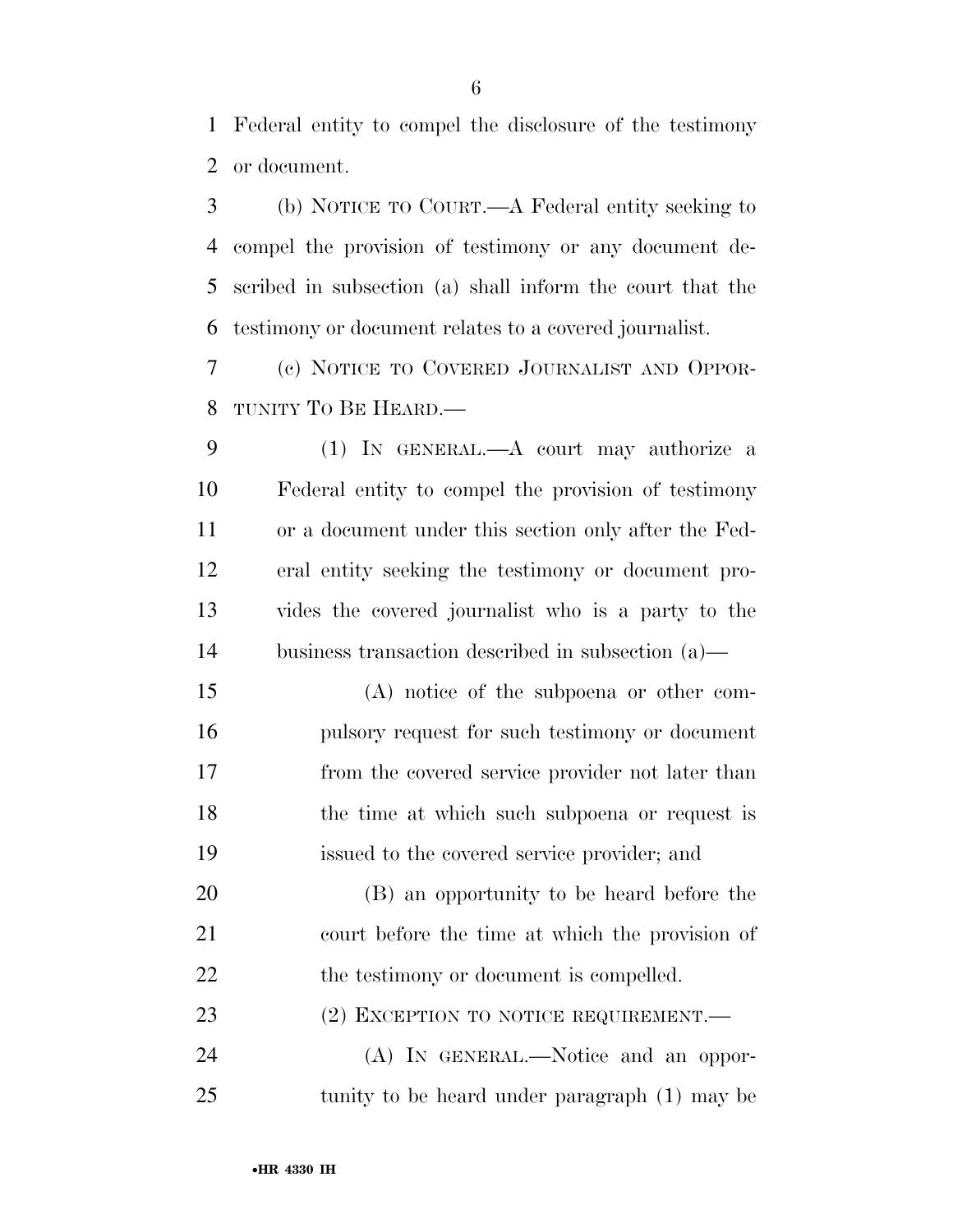| $\mathbf{1}$   | delayed for not more than 45 days if the court             |
|----------------|------------------------------------------------------------|
| $\overline{2}$ | involved determines there is clear and con-                |
| 3              | vincing evidence that such notice would pose a             |
| $\overline{4}$ | clear and substantial threat to the integrity of           |
| 5              | a criminal investigation, or would present an              |
| 6              | imminent risk of death or serious bodily harm.             |
| 7              | (B) EXTENSIONS.—The 45-day period de-                      |
| 8              | scribed in subparagraph (A) may be extended                |
| 9              | by the court for additional periods of not more            |
| 10             | than 45 days if the court involved makes a new             |
| 11             | and independent determination that there is                |
| 12             | clear and convincing evidence that providing no-           |
| 13             | tice to the covered journalist would pose a clear          |
| 14             | and substantial threat to the integrity of a               |
| 15             | criminal investigation, or would present an im-            |
| 16             | minent risk of death or serious bodily harm                |
| 17             | under current circumstances.                               |
| 18             | SEC. 5. LIMITATION ON CONTENT OF INFORMATION.              |
| 19             | The content of any testimony, document, or protected       |
| 20             | information that is compelled under sections 3 or 4 shall— |
| 21             | (1) not be overbroad, unreasonable, or oppres-             |
| 22             | sive, and as appropriate, be limited to the purpose        |
| 23             | of verifying published information or describing any       |
| 24             | surrounding circumstances relevant to the accuracy         |
| 25             | of such published information; and                         |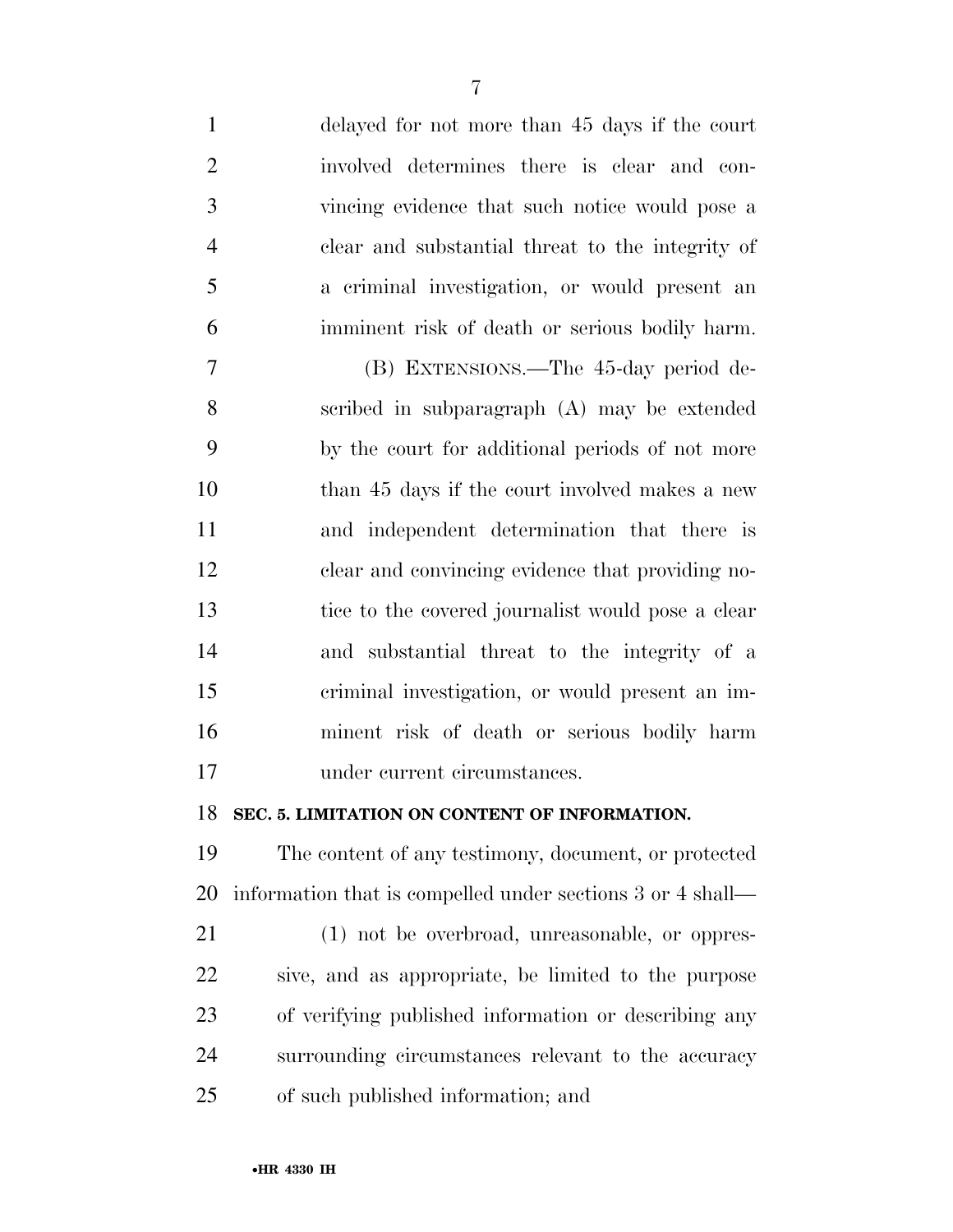| $\mathbf{1}$   | (2) be narrowly tailored in subject matter and         |
|----------------|--------------------------------------------------------|
| $\overline{2}$ | period of time covered so as to avoid compelling the   |
| 3              | production of peripheral, nonessential, or speculative |
| $\overline{4}$ | information.                                           |
| 5              | SEC. 6. RULE OF CONSTRUCTION.                          |
| 6              | Nothing in this Act shall be construed to—             |
| 7              | (1) apply to civil defamation, slander, or libel       |
| 8              | claims or defenses under State law, regardless of      |
| 9              | whether or not such claims or defenses, respectively,  |
| 10             | are raised in a State or Federal court; or             |
| 11             | (2) prevent the Federal Government from pur-           |
| 12             | suing an investigation of a covered journalist or or-  |
| 13             | ganization that is—                                    |
| 14             | (A) suspected of committing a crime;                   |
| 15             | (B) a witness to a crime unrelated to en-              |
| 16             | gaging in journalism;                                  |
| 17             | (C) suspected of being an agent of a for-              |
| 18             | eign power, as defined in section 101 of the           |
| 19             | Foreign Intelligence Surveillance Act of 1978          |
| 20             | $(50 \text{ U.S.C. } 1801);$                           |
| 21             | (D) an individual or organization des-                 |
| 22             | ignated under Executive Order 13224<br>(50)            |
| 23             | U.S.C. 1701 note; relating to blocking property        |
| 24             | and prohibiting transactions with persons who          |